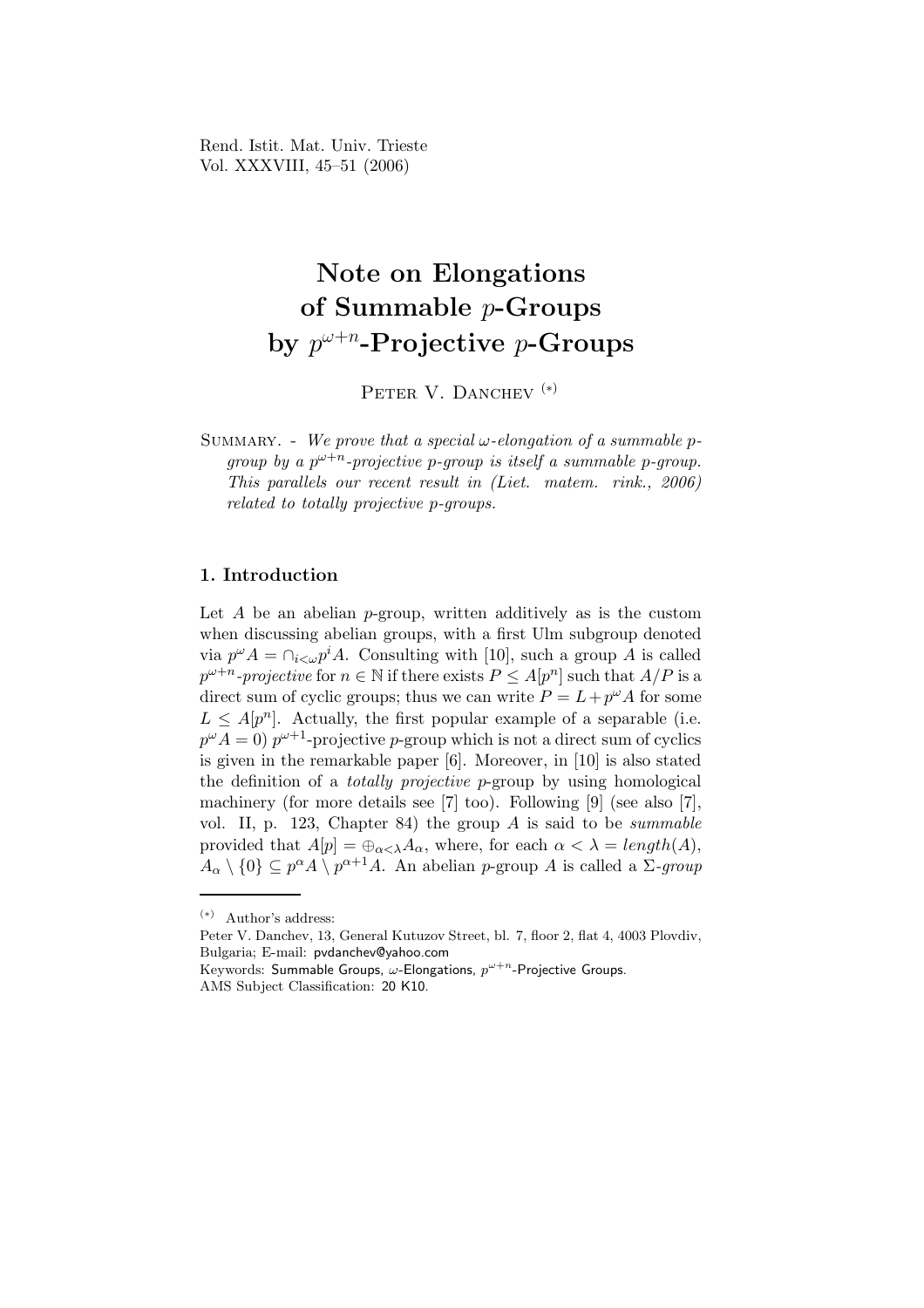when some its high subgroup is a direct sum of cyclics; it then follows that all its high subgroups retain that property. It is well-known that all totally projective and summable p-groups are  $\Sigma$ -groups, while the converse claim is demonstrably wrong. In [3] we have shown that every  $\Sigma$ -group (in particular, every summable group) is a  $p^{\omega+1}$ projective p-group if and only if it is totally projective of length at most  $\omega + 1$  (i.e. a direct sum of countable *p*-groups of length not exceeding  $\omega + 1$ ) and that this is not the case for any other  $p^{\omega+n}$ . projectives when  $n \geq 2$  (cf. [4] as well).

Referring to [11], a p-group A is termed an  $\omega$ -elongation of a totally projective group by a separable  $p^{\omega+n}$ -projective group provided  $p^{\omega}A$  is totally projective and  $A/p^{\omega}A$  is  $p^{\omega+n}$ -projective, i.e.  $p^{\omega}A$ is totally projective and there is  $P \leq A$  so that  $p^n P \subseteq p^{\omega} A \subseteq P$ and  $A/P$  is a direct sum of cyclics. In [8], Fuchs jointly with Irwin started the study of certain  $\omega$ -elongations of totally projective *p*-groups by separable  $p^{\omega+n}$ -projective *p*-groups. Specifically, they considered the following construction:  $p^{\omega}A$  is totally projective and  $\exists P \leq A[p^n] : P \cap p^{\omega}A = 0$  and  $A/(P \oplus p^{\omega}A)$  is a direct sum of cyclic groups. This p-group A was called by us in [4] a separate strong  $\omega$ elongation of a totally projective group by a separable  $p^{\omega+n}$ -projective *group*. In [4] we have investigated such a strong  $\omega$ -elongation without the restriction on separability of P in A, that is,  $P \cap p^{\omega} A = 0$ , which extra restriction gives the name "separate". In other words, in our article  $p^{\omega} A$  is totally projective and there is  $P \leq A[p^n]$  so that  $A/(P + p^{\omega}A)$  is a direct sum of cyclics. To simplify the terminology, we termed this special  $\omega$ -elongation as a strong  $\omega$ -elongation of a totally projective p-group by a  $p^{\omega+n}$ -projective p-group, thus removing the word "separable". We have also proved there that a  $p$ -torsion  $\Sigma$ -group is a strong  $ω$ -elongation of a totally projective group by a  $p^{\omega+1}$ -projective group only when it is totally projective and, as a consequence, that a p-torsion summable group is a strong  $\omega$ -elongation of a totally projective group by a  $p^{\omega+1}$ -projective group precisely when it is a totally projective group of length at most  $\Omega$ , the first uncountable (limit) ordinal, that is by [10] a direct sum of countable groups.

The purpose of the present short paper is to examine the same situation but concerning  $\omega$ -elongations of summable groups. Never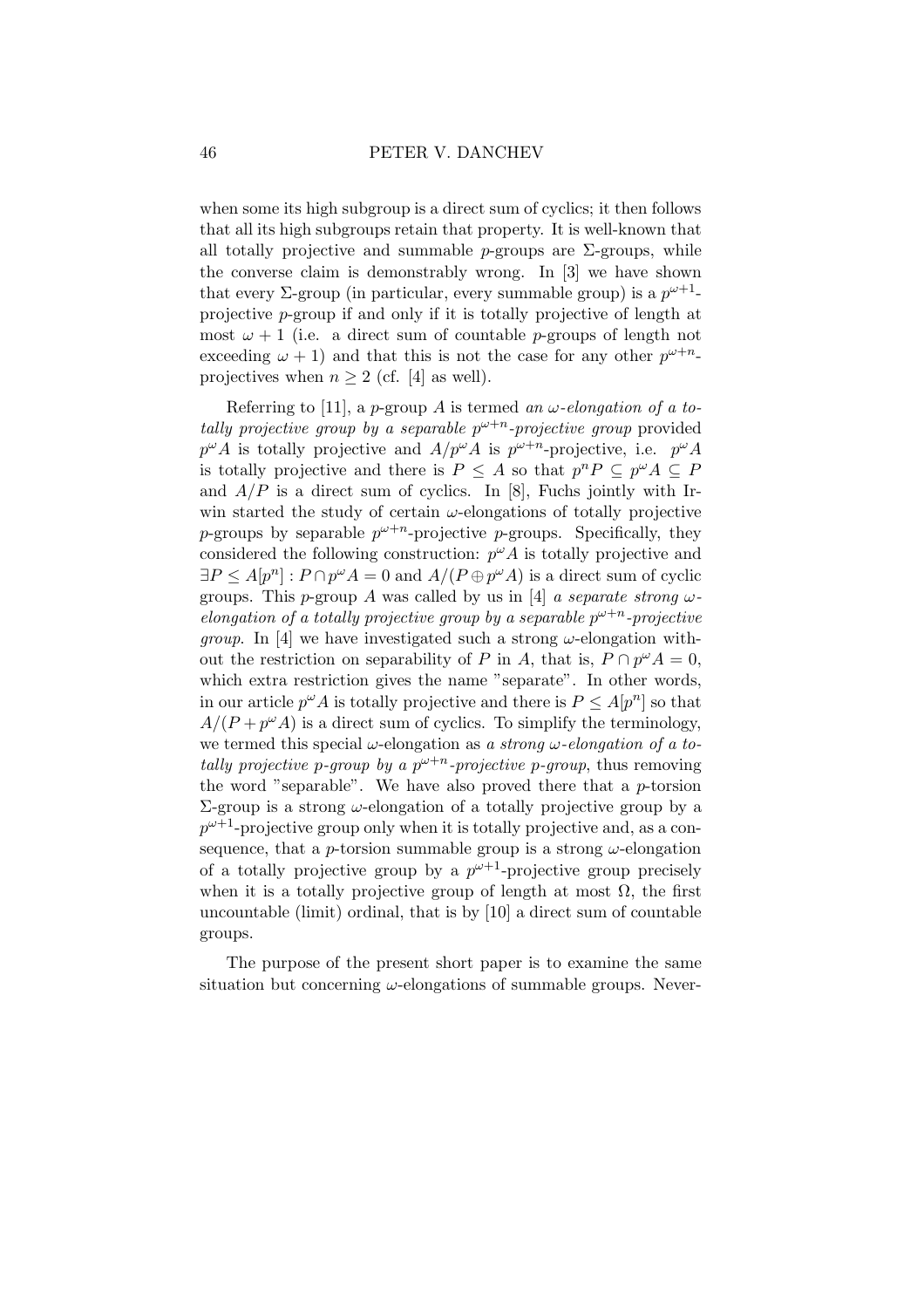theless, because of the truthfulness of criterion 3 listed below, the analogue with the corresponding result for totally projective groups is not valid in general. Thereby, we shall demonstrate in what follows that under some additional circumstances on the existing group P these (separate) strong  $\omega$ -elongations of summable groups by  $p^{\omega+n}$ projective groups are themselves summable groups. Note that the required limitations on P are essential and cannot be dropped off.

### 2. The main result

Before proceed by proving the central theorem, for a facilitating of the exposition, we need the following concepts which are similar to those from [4].

DEFINITION 2.1. The abelian p-group A is called a strong  $\omega$ elongation of a summable group by a  $p^{\omega+n}$ -projective group when  $p^{\omega} A$  is summable and there exists  $P \leq A[p^n]$  with the property that  $A/(P + p^{\omega}A)$  is a direct sum of cyclics.

If, in addition,  $P \cap p^n A \subseteq p^{\omega} A$ , then A is called a bounded strong  $\omega$ -elongation of a summable p-group by a  $p^{\omega+n}$ -projective p-group.

DEFINITION 2.2. The abelian  $p$ -group  $A$  is said to be a separate strong  $\omega$ -elongation of a summable group by a  $p^{\omega+n}$ -projective group when  $p^{\omega}A$  is summable and there exists  $P \leq A[p^n]$  with the properties that  $P \cap p^{\omega} A = 0$  and  $A/(P \oplus p^{\omega} A)$  is a direct sum of cyclics.

If, in addition,  $P \cap p^n A = 0$ , then A is said to be a bounded separate strong  $\omega$ -elongation of a summable p-group by a  $p^{\omega+n}$ -projective p-group.

Notice that definition 2.2 obviously yields definition 2.1. However, it is worth noting that, since both  $P \cap p^n A \subseteq p^{\omega} A$  and  $P \cap p^{\omega} A =$ 0 guarantee that  $P \cap p^n A = 0$ , each (bounded) strong  $\omega$ -elongation must be a (bounded) separate strong  $\omega$ -elongation, respectively, provided that  $P$  is separable in  $A$ ; equivalently  $P$  has no nonzero elements of infinite height as computed in A.

We also recollect the major instruments that we shall apply in the sequel for verification of the assertion from the main theorem.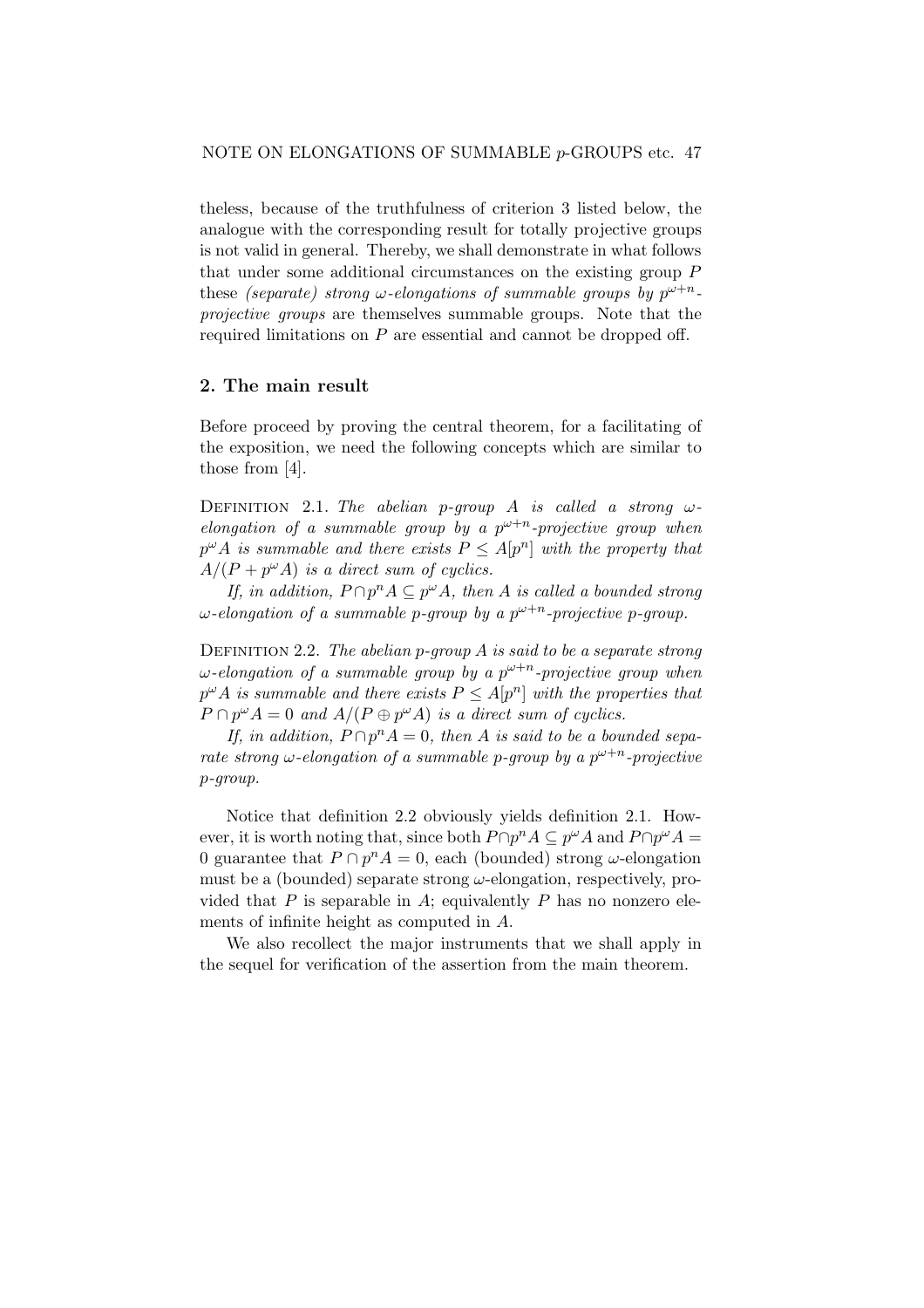CRITERION 1 ([6]). Suppose A is an abelian p-group with a subgroup G whose quotient  $A/G$  is a direct sum of cyclic groups. Then A is a direct sum of cyclic groups  $\iff G = \bigcup_{i < \omega} G_i, G_i \subseteq G_{i+1} \leq G$  and,  $\forall i \geq 1, G_i \cap p^i A = 0.$ 

The next necessary and sufficient condition assures a more convenient for us form than the definition of a  $\Sigma$ -group quoted above, which form is needed for further applications.

CRITERION 2 ([1]). The abelian p-group A is a  $\Sigma$ -group  $\iff$   $A[p] =$  $\bigcup_{i<\omega} A_i, A_i \subseteq \overrightarrow{A}_{i+1} \leq A$  and,  $\forall i \geq 1$ ,  $\overrightarrow{A}_i \cap p^i A \subseteq p^{\omega} A$  or, equivalently,  $A_i \cap p^i A = (p^{\omega} A)[p].$ 

As early mentioned, there exist p-primary  $\Sigma$ -groups that are not summable. So, in that aspect, the next necessary and sufficient condition ensures the realistic circumstances under which it is true.

CRITERION 3 ([5], [2]). The abelian p-group A is summable  $\iff$  A is a  $\Sigma$ -group and  $p^{\omega}A$  is summable. In particular, if  $p^{\omega}A$  is summable and  $A/p^{\omega}A$  is a direct sum of cyclic groups, then A is summable.

It is worthwhile noticing that a valuable corollary, argued in [1], is that for lengths no more than  $\omega + n$ ,  $n \in \mathbb{N}$ , these two classes of groups do coincide. However, for lengths greater than or equal to  $\omega$  · 2 such a claim fails (see, for instance, [2]).

We continue with two statements about the direct summand property and the behavior of direct sums of the elongations explored. They unambiguously show that these elongations are closed with respect to direct summands and direct sums.

PROPOSITION 2.3. A direct summand of a (bounded) (separate) strong  $\omega$ -elongation of a summable p-group by a  $p^{\omega+n}$ -projective pgroup is one also.

*Proof.* Write  $A = B \oplus C$  and put  $K = B \cap (P + p^{\omega}A)$ , where P is defined as above. It is self-evident that  $B/K \cong (B+P+p^{\omega}A)/(P+$  $p^{\omega}A \subseteq A/(P + p^{\omega}A)$  is a direct sum of cyclics as being an isomorphic copy of a subgroup of a direct sum of cyclics.

On the other hand, since  $p^{\omega}A = p^{\omega}B \oplus p^{\omega}C$ , we detect that  $p^{\omega}B$  is summable being a direct factor of the summable group  $p^{\omega}A$ .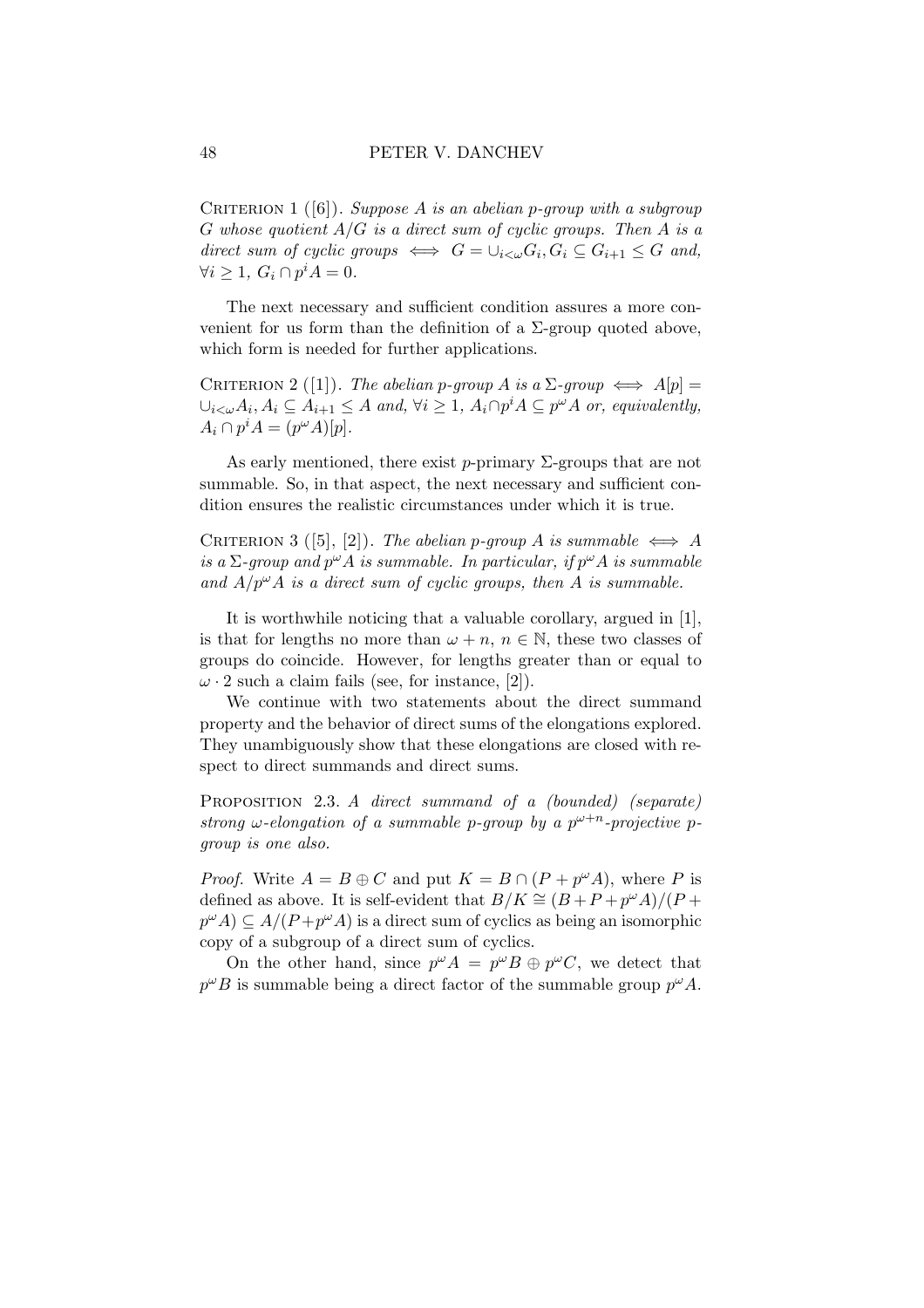Furthermore, owing to the modular law (e.g. [7]), we obtain that  $K = B \cap (P + p^{\omega}B + p^{\omega}C) = p^{\omega}B + [B \cap (P + p^{\omega}C)] = p^{\omega}B + T$ by putting  $T = B \cap (P + p^{\omega}C)$ . Because  $p^{n}P = 0$  we find that  $p^{n}T \subseteq p^{n}B \cap p^{\omega}C = 0$ , whence  $T \subseteq B[p^{n}]$ . Moreover, we observe that  $P \cap p^{\omega}A = 0$  along with  $B \cap C = 0$  insure  $p^{\omega}B \cap T = p^{\omega}B \cap T$  $(P + p^{\omega}C) = 0$ . Besides, in view of the modular law ([7]),  $T \cap p^{n}B =$  $(P + p^{\omega}C) \cap p^{n}B \subseteq (P + p^{\omega}C) \cap p^{n}A = p^{\omega}C + (P \cap p^{n}A) \subseteq p^{\omega}A$ whenever  $P \cap p^n A \subseteq p^{\omega} A$ , hence  $T \cap p^n B \subseteq p^{\omega} A \cap B = p^{\omega} B$ . Consequently, all needed conditions are satisfied, in fact, and we are finished.  $\Box$ 

PROPOSITION 2.4. The direct sum of (bounded) (separate) strong  $\omega$ elongations of summable p-groups by  $p^{\omega+n}$ -projective p-groups is a (bounded) (separate) strong  $\omega$ -elongation of a summable p-group by a  $p^{\omega+n}$ -projective p-group.

*Proof.* Write  $A = \bigoplus_{i \in I} A_i$ , where all components  $A_i$  satisfy the assumptions from the text either of definitions 2.1 or 2.2. For an arbitrary but fixed index  $i \in I$ , there is  $P_i \leq A_i[p^n]$  such that  $A_i/(P_i + p^{\omega}A_i)$  is a direct sum of cyclics and, eventually, either  $P_i \cap p^{\omega} A_i = 0$  or  $P_i \cap p^n A_i \subseteq p^{\omega} A_i$ . It is apparent that  $p^{\omega} A =$  $\bigoplus_{i\in I} p^{\omega} A_i$  is summable (for example [7], p. 123) since each  $p^{\omega} A_i$  is. Set  $P = \bigoplus_{i \in I} P_i$ , whence clearly  $P \leq A[p^n]$ . Therefore, we infer that  $A/(P + p^{\omega}A) = \bigoplus_{i \in I} A_i/(\bigoplus_{i \in I} P_i + \bigoplus_{i \in I} p^{\omega}A_i) = \bigoplus_{i \in I} A_i/\bigoplus_{i \in I} (P_i + p^{\omega}A_i)$  $p^{\omega} A_i) \cong \bigoplus_{i \in I} (A_i/(P_i + p^{\omega} A_i)).$  This isomorphism allows us to derive that this quotient is really a direct sum of cyclic groups. On the other hand,  $P \cap p^{\omega} A = (\bigoplus_{i \in I} P_i) \cap (\bigoplus_{i \in I} p^{\omega} A_i) = \bigoplus_{i \in I} (P_i \cap p^{\omega} A_i) = 0$ provided that  $P_i \cap p^{\omega} A_i = 0$ ,  $\forall i \in I$ , and  $P \cap p^n A = (\bigoplus_{i \in I} P_i) \cap$  $(\bigoplus_{i\in I}p^{n}A_{i}) = \bigoplus_{i\in I}(P_{i}\cap p^{n}A_{i}) \subseteq \bigoplus_{i\in I}p^{\omega}A_{i} = p^{\omega}(\bigoplus_{i\in I}A_{i}) = p^{\omega}A$ provided that  $P_i \cap p^n A_i \subseteq p^{\omega} A_i$ ,  $\forall i \in I$ . These conclusions substantiate our claim, and so we are done.  $\Box$ 

Now we have accumulated all the information, necessary to prove the following affirmation.

THEOREM 2.5 (MAIN THEOREM). Any bounded strong  $\omega$ -elongation of a summable p-group by a  $p^{\omega+n}$ -projective p-group is a summable p-group.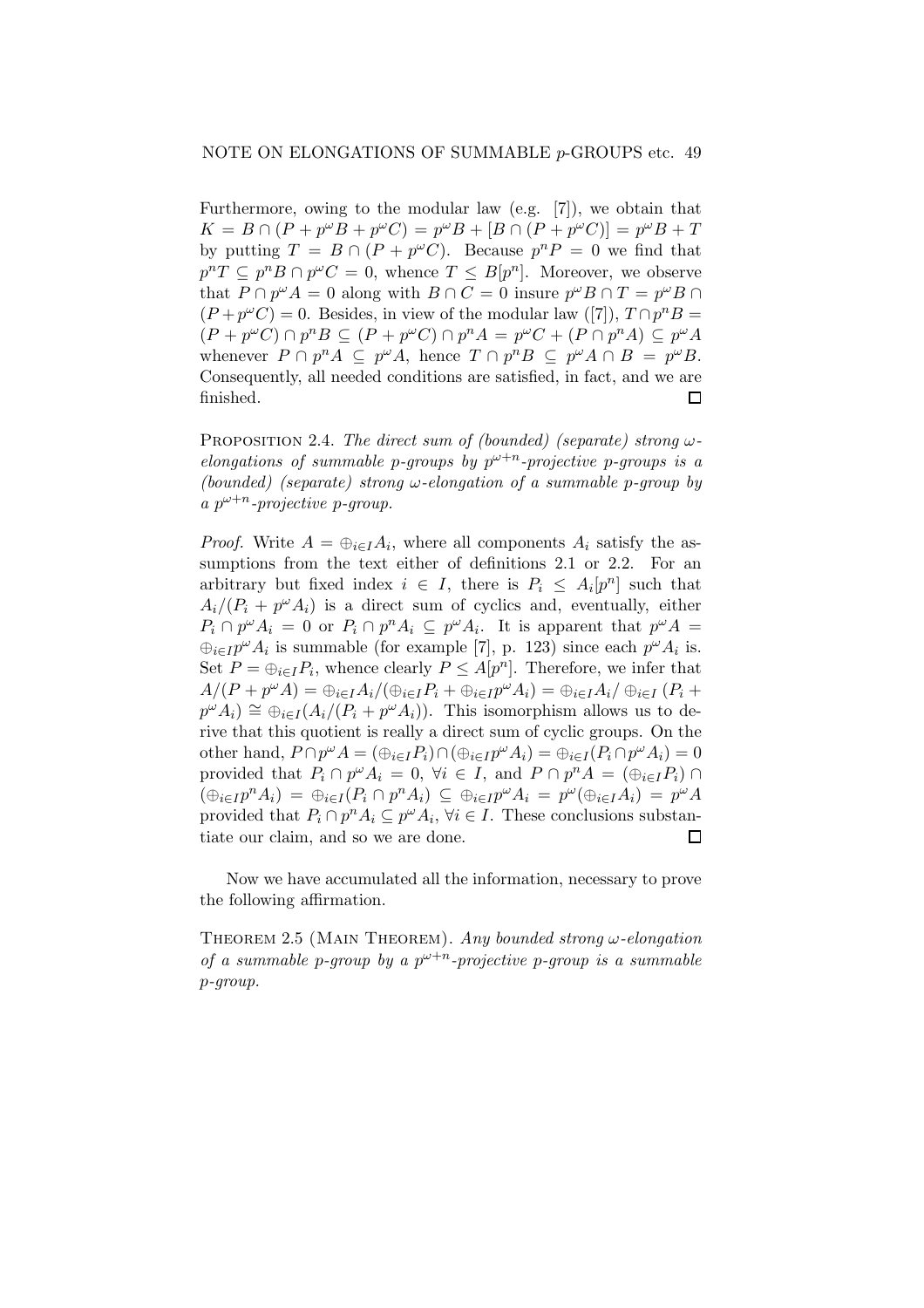Proof. By definition, in conjunction with the classical Kulikov's criterion for direct sums of cyclic groups or with its generalization - criterion 1 (see, for instance, [6] or [7]), we write down  $A/(P + p^{\omega}A) =$  $\bigcup_{i<\omega} [A_i/(P + p^{\omega}A)],$  where, for all  $i \geq 1$ ,  $A_i \subseteq A_{i+1} \leq A$  and  $A_i \cap p^i A \subseteq P + p^{\omega} A$  for some  $P \leq A[p^n]$ . Thus  $A = \cup_{i < \omega} A_i$ . Furthermore, in accordance with the modular law (cf. [7]), we calculate for every  $i \in \mathbb{N}$  that  $A_i \cap p^i A \subseteq (P + p^{\omega} A) \cap p^i A = p^{\omega} A + (P \cap p^i A) = p^{\omega} A$ because  $P \cap p^i A \subseteq p^{\omega} A$  by taking  $i \geq n$  which is possible since the chain  $(A_i)_{i\leq \omega}$  is increasing. Consequently, we deduce with the aid of criterion 2 that A must be a  $\Sigma$ -group and, even more, that  $A/p^{\omega}A$ is a direct sum of cyclics. Henceforth, criterion 3 works to conclude that  $A$  is indeed summable, as expected.  $\Box$ 

## 3. Remark

The condition on the  $p^n$ -subsocle P of A to have a finite number of finite heights as computed in A, that is  $P \cap p^n A \subseteq p^{\omega} A$ , is crucial and cannot be omitted as simple examples show. It is noteworthy that the Main Theorem holds true even for totally projective groups by employing the foregoing idea of proof and [10].

#### **REFERENCES**

- [1] P.V. DANCHEV, Commutative group algebras of abelian  $\Sigma$ -groups, Math. J. Okayama Univ. 40 (1998), 77-90.
- [2] P.V. DANCHEV, Primary abelian  $\Sigma$ -groups of length  $> \omega \cdot 2$  are not necessarily summable, Comment. Math. Univ. St. Pauli 53 (2004), 115-119.
- [3] P.V. DANCHEV, Notes on  $p^{\omega+1}$ -projective abelian p-groups, Comment. Math. Univ. St. Pauli 55 (2006), 17-27.
- [4] P.V. DANCHEV, Note on elongations of totally projective p-groups by  $p^{\omega+n}$ -projective p-groups, Liet. Matem. Rink. 46 (2006), 180-185.
- [5] P.V. DANCHEV, *Commutative group algebras of summable p-groups*, Commun. Algebra 35 (2007).
- [6] J.A. DIEUDONNÉ, Sur les p-groupes abéliens infinis, Portugal. Math. 11 (1952), 1-5.
- [7] L. Fuchs, *Infinite Abelian Groups*, **I** and **II**, Mir, Moskva 1974 and 1977 (in Russian).